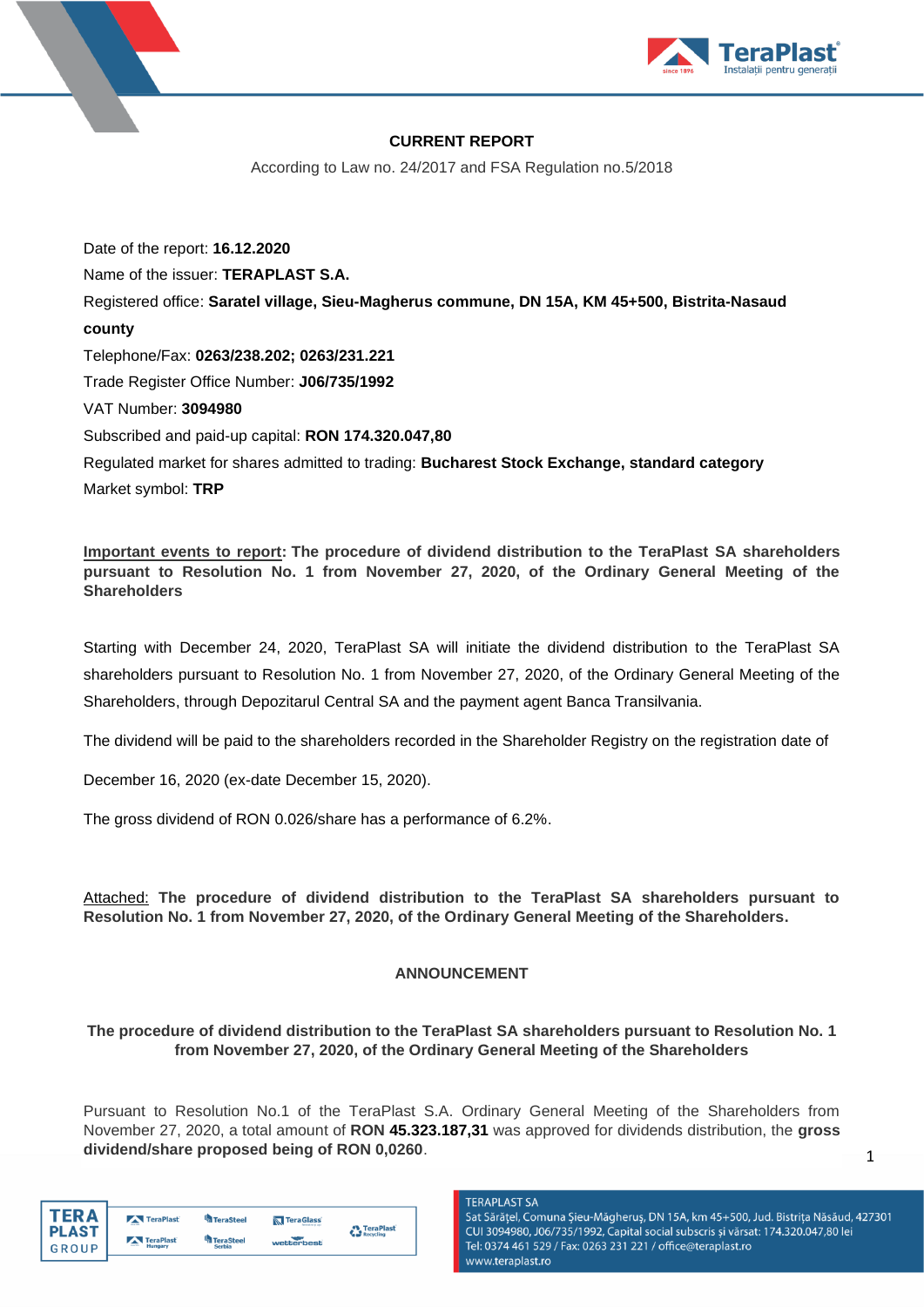

Dividends shall be paid starting **December 24, 2020 – Payment date,** for both in cash and by bank transfer payments to the shareholders recorded in the Register of TeraPlast SA's Shareholders **on December 16, 2020 – Registration date**. The "ex-date" is December 15, 2020.

The tax on the dividends shall be calculated and withheld by TeraPlast SA from the gross dividend in compliance with the relevant legal provisions, where applicable.

The fee for dividend payment in cash or by bank transfer shall be incurred by TeraPlast SA.

The changes in the data present in the Shareholders' Register (change of name, address, identity data etc.) can be made only by Depozitarul Central S.A., registered office in Bucharest B-dul Carol I, nr. 34-36, sector 2, floor 3, upon the shareholder's / interested party's request.

The fees for the amendment of the personal data in TeraPlast's Shareholders' Register kept by Depozitarul Central SA or for the IBAN code collection form shall be incumbent on the bearers of the financial instruments.

### **Means of dividends payment:**

## **I. Payments by bank transfer**

Starting the date of this notice **the shareholders, be it individuals or legal entities, that are shareholders unrepresented by the Participant, who wish their dividends to be paid by bank transfer** can request the necessary documents and send them to Depozitarul Central S.A. The latter shall pay the dividends **by bank transfer starting December 24, 2020,** after having received and assessed the documentation as follows:

**1.** *The individuals bearers of financial instruments, in person or by a legal or official representative* shall submit to Depozitarul Central the IBAN code collection form indicating the bank and the account number (IBAN) open on the name of the bearer of the financial instruments (the template is available on the website of Depozitarul Central - [www.depozitarulcentral.ro](http://www.depozitarulcentral.ro/)), together with:

• a copy of the valid ID card with legible NIC No.  $-$  signed by the bearer as a "certified true copy of the original":

• original banking statement or a document issued by the bank (signed and sealed) confirming the existence of the bank account on the name of the bearer of the financial instruments also mentioning the IBAN;

• the copy of the documents confirming the position of the signatory of the request of legal or official representative if required, signed by the bearer as a "certified true copy of the original";

- the copy of the receipt confirming the payment of the IBAN code collection fee;
- **2.** *The legal entities bearers of financial instruments by a legal or official representative* shall submit to Depozitarul Central the IBAN code collection form indicating the bank and the account number (IBAN) open on the name of the bearer of the financial instruments (the template is available on the website of Depozitarul Central: www.depozitarulcentral.ro), together with:

• a copy of the certificate of incorporation– signed by the bearer as a "certified true copy of the original";

• a copy of the document certifying the person's capacity of legal representative of the company (Certificate of good standing issued by the Registrar of Companies / or a similar body for foreign companies) – signed by the bearer as a "certified true copy of the original";

• a copy of the documents certifying the applicant's capacity of official representative of the company if applicable - signed by the bearer as a "certified true copy of the original";

• original banking statement or a document issued by the bank (signed and sealed) confirming the existence of the bank account on the name of the bearer legal entitity also mentioning the IBAN code;

- the copy of the receipt confirming the payment of the IBAN code collection fee;
- *3. If individual client comes in person in any Banca Transilvania agency the payment can be made by bank transfer too, upon his/her request.*

| TFR A<br><b>PLAST</b> | TeraPlast            | <b>TeraSteel</b>           | TeraGlass  | TeraPlast |
|-----------------------|----------------------|----------------------------|------------|-----------|
| GROUP                 | TeraPlast<br>Hungary | TeraSteel<br><b>Serbia</b> | wetterbest | Recycling |

#### **TERAPLAST SA** Sat Sărățel, Comuna Șieu-Măgheruș, DN 15A, km 45+500, Jud. Bistrița Năsăud, 427301 CUI 3094980, J06/735/1992, Capital social subscris și vărsat: 174.320.047,80 lei Tel: 0374 461 529 / Fax: 0263 231 221 / office@teraplast.ro www.teraplast.ro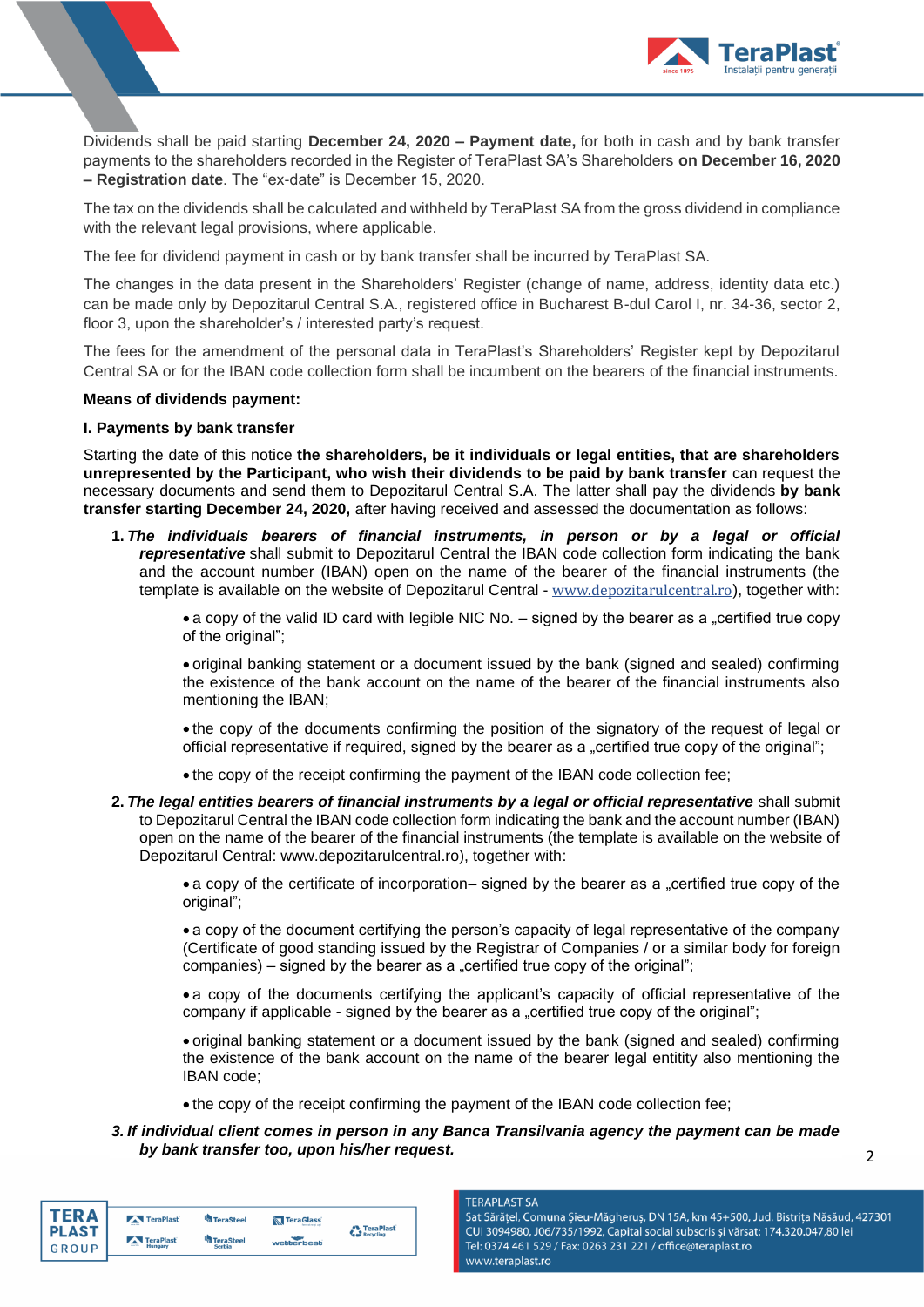

The documents submitted in a foreign language shall be accompanied by a notarized translation into Romanian, and if they were issued by a foreign authority, they will bear the apostille or super legalization as the case may be.

If you want your payment to be made by bank transfer on the Payment date December 12, 2020, the IBAN code collection forms must be received by Depozitarul Central at least 4 days before the payment date.

The IBAN code collection forms shall be sent to: Depozitarul Central SA – Bucharest, Bdul Carol I nr. 34-36, floor 3, sector 2 or submitted directly to Depozitarul Central S.A.

All the aforementioned requests shall also contain the e-mail and the phone number which the shareholders or the agents/representatives can be contacted at for any further clarification.

### **II. Payments in cash**

**For the individual shareholders who are not represented by a Participant** (Custodian banks or brokers, participants to the compensation and settlement system and the register of Depozitarul Central) who do not request and/or send the necessary documents for the payment by bank transfer, **the dividends can be paid in cash at any of the cash desks of Banca Transilvania in the country**, via Depozitarul Central S.A., **starting 24.12.2020 (payment date).**

The individual shareholders can go to the cash desks of Banca Transilvania anywhere in the country during the opening hours of the latter.

The dividends can be collected by the shareholders in person or by their legal or official representative as follows:

- 1. Any payment at the desk will be confirmed by signature of the person who takes the money, on the receipt for the payment.
- **2.** In the case of **Bearers unrepresented by a Participant, who are resident individuals referring directly to the cash desks,** the money shall be paid against an ID containing the NIC No. legibly. The Bearers unrepresented by a Participant shall be identified based on the information found in the relevant NIC No. field.
- **3.** In the case **of Bearers unrepresented by a Participant, who are non-resident individuals referring directly to the cash desks,** the money shall be paid against their passport whose serial number shall match the data in the File.
- **4.** In the case **of Bearers unrepresented by a Participant, who are individuals under the age of 14,** the money shall be paid to their legal representative in the matter, namely the underage person's guardian/parent against the following documents: the birth certificate of the Bearer unrepresented by a Participant containing the person's NIC no. + 1 certified true copy of the original document (the photocopy shall be withheld), the deed that ascertains the guardianship if the guardian is not a parent + 1 certified copy of the original document (the photocopy shall be withheld), and the guardian's/parent's ID card + 1 certified copy of the original document (the photocopy shall be withheld).
- **5.** In the case **of Bearers unrepresented by a Participant, who are conservatee individuals***,* the money shall be paid by the conservator of the person against certain documents: the ID card of the Bearers unrepresented by a Participant containing the person's NIC no + 1 certified true copy of the original document (the photocopy shall be withheld), the deed by which the conservatorship has been set up + certified true copy of the original document (the photocopy shall be withheld) as well as the conservator's ID card + 1 certified true copy of the original document (the photocopy shall be withheld).
- 6. In the case **of Bearers unrepresented by a Participant, who are individuals not referring to the cash desks in person but rather authorize another person for this purpose,** the money shall be paid to the proxy of the person against certain documents: a notarized limited power of attorney that would contain the authorization for the collection of the amount issued not more than 3 years before the date of payment except for the cases in which the power of attorney has been granted for a period of time exceeding 3 years and is valid on the date of payment + 1 certified true copy of the original document (the photocopy shall be withheld) and the proxy's ID card + 1 certified true copy of the original document (the photocopy shall be withheld).

**TERAPLAST SA** 

| TER A        | TeraPlast | TeraSteel        | <b>N</b> TeraGlass | TeraPlast |
|--------------|-----------|------------------|--------------------|-----------|
| <b>PLAST</b> | TeraPlast | <b>TeraSteel</b> |                    | Recycling |
| <b>GROUP</b> | Hungary   | Serbia           | wetterbest         |           |

Sat Sărățel, Comuna Șieu-Măgheruș, DN 15A, km 45+500, Jud. Bistrița Năsăud, 427301 CUI 3094980, J06/735/1992, Capital social subscris și vărsat: 174.320.047,80 lei Tel: 0374 461 529 / Fax: 0263 231 221 / office@teraplast.ro www.teraplast.ro

3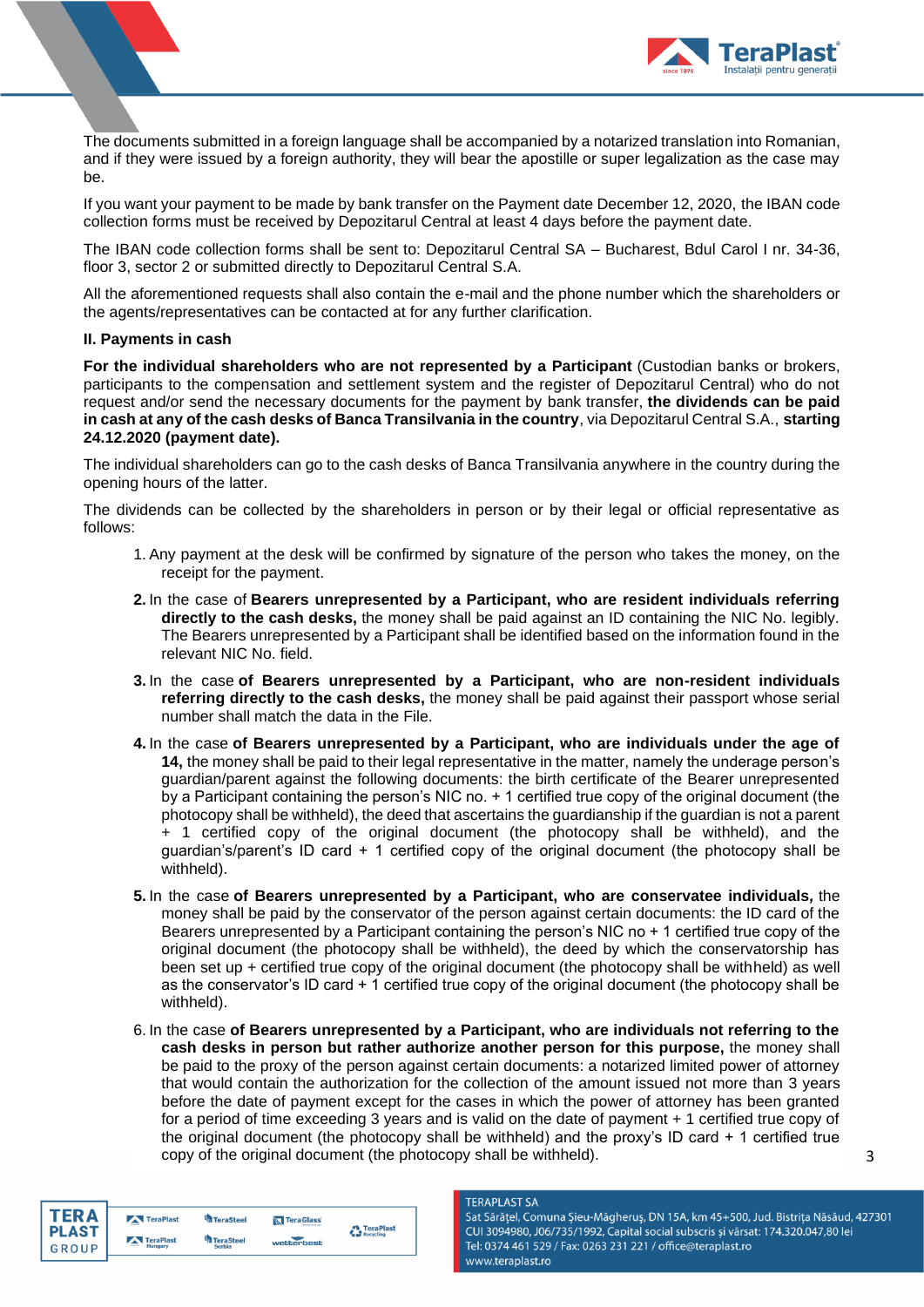

7. The documents submitted in a foreign language shall be accompanied by a notarized translation into Romanian, and if they were issued by a foreign authority, they will bear the apostille or super legalization as the case may be.

## Exceptional situations:

The amounts will not be paid at the cash desk in the following cases:

- a) To the bearers unrepresented by a Participant of whose NIC in the papers presented at the desk is not the same with the one in the files, they being directed to the Depozitarul Central.
- b) To the inheritors of the deceased bearers unrepresented by the Participant existing in the files. They will be directed to the Depozitarul Central.
- c) In any other exceptional situation, which is not presented in the present Contract, case in which the bearers unrepresented by the Participant shall contact de Central Depositary.
- d) Amounts larger than RON 10.000 (as of Law no. 70/2015) can be payed by bank transfer according to the stipulation above.

**The payment can also be done by bank transfer upon the request of the individual client referring to any Banca Transilvania agency.**

**III. By Participants (Custodian banks or Brokers): Individuals and legal entities / other entities who have already opened an account with the Participant (agent participant to the compensation and settlement system and the register of the Central Depository):**

*The bearer of financial instruments, individuals, legal entities or other entities who have shares highlighted in Section 2 of TeraPlast's SA Shareholders Register on the registration date* shall receive net dividends via Depozitarul Central in the Participants' accounts, opened to the banks of settlement, on the payment date 24.12.2020.

*Investment funds without legal personality.* Not-withholding the dividend tax by reference to article 43 of the Tax Code to shareholders, investment funds without legal personality, as per Romanian capital market regulations, is subject to receipt by Teraplast (at the address Teraplast Industrial Park, DN 15A, km 45+500, Bistrita Nasaud county, in attention financial department, or by e-mail with an extended electronic signature enclosed according to Law no. 455/2001 regarding the electronic signatures, at kinga.vaida@teraplast.ro) until December 18, 2020, of the following documents:

- statement signed by the legal representative/authorized person representing the investment fund attesting the fact that the investment fund does not have legal personality and also the identification information (sole registration code, as it is mentioned in the Shareholders Registry of Teraplast SA, available at the Depozitarul Central, the full name of the investment fund, registration number at FSA, number and date of the FSA notification and its validity).
	- Copy of the valid identification card for the legal representative/authorized person representing the investment fund – identity card with CNP for Romania citizens or passport with identification no. for the foreign citizens.
	- Copy of the relevant document attesting the title of the person signing the declaration of legal representative/authorized person representing the investment fund.

Thus, in the case of the investment funds represented by a Participant, TeraPlast shall withhold dividend tax from the gross dividend at the standard tax rate in force provided by the Fiscal Code if such shareholders did not provide the documents mentioned above regarding the investment funds without legal personality and potential clarifications until December 18, 2020.

## **IV. Special cases**

- **1.** *In the case of deceased individual shareholders,* the dividends shall be paid upon the heirs' request by bank transfer or in cash only after the heirs previously requested to Depozitarul Central S.A. and had the share transfer registered to the heirs' name after the transfer of the inheritance, and TeraPlast S.A. shall recalculate the dividends due to them.
- 4 **2.** *Co-owned shares.* In the case of co-owned shares, the dividends shall be paid according to the following instances:

| 「FR Δ                 | TeraPlast                           | TeraSteel                         | TeraGlass  | <b>A</b> TeraPlast |
|-----------------------|-------------------------------------|-----------------------------------|------------|--------------------|
| <b>PLAST</b><br>GROUP | TeraPlast<br>$rac{1}{2}$<br>Hungary | <b>TeraSteel</b><br><b>Serbia</b> | wetterbest | Recycling          |

#### **TERAPLAST SA**

Sat Sărățel, Comuna Șieu-Măgheruș, DN 15A, km 45+500, Jud. Bistrița Năsăud, 427301 CUI 3094980, J06/735/1992, Capital social subscris și vărsat: 174.320.047,80 lei Tel: 0374 461 529 / Fax: 0263 231 221 / office@teraplast.ro www.teraplast.ro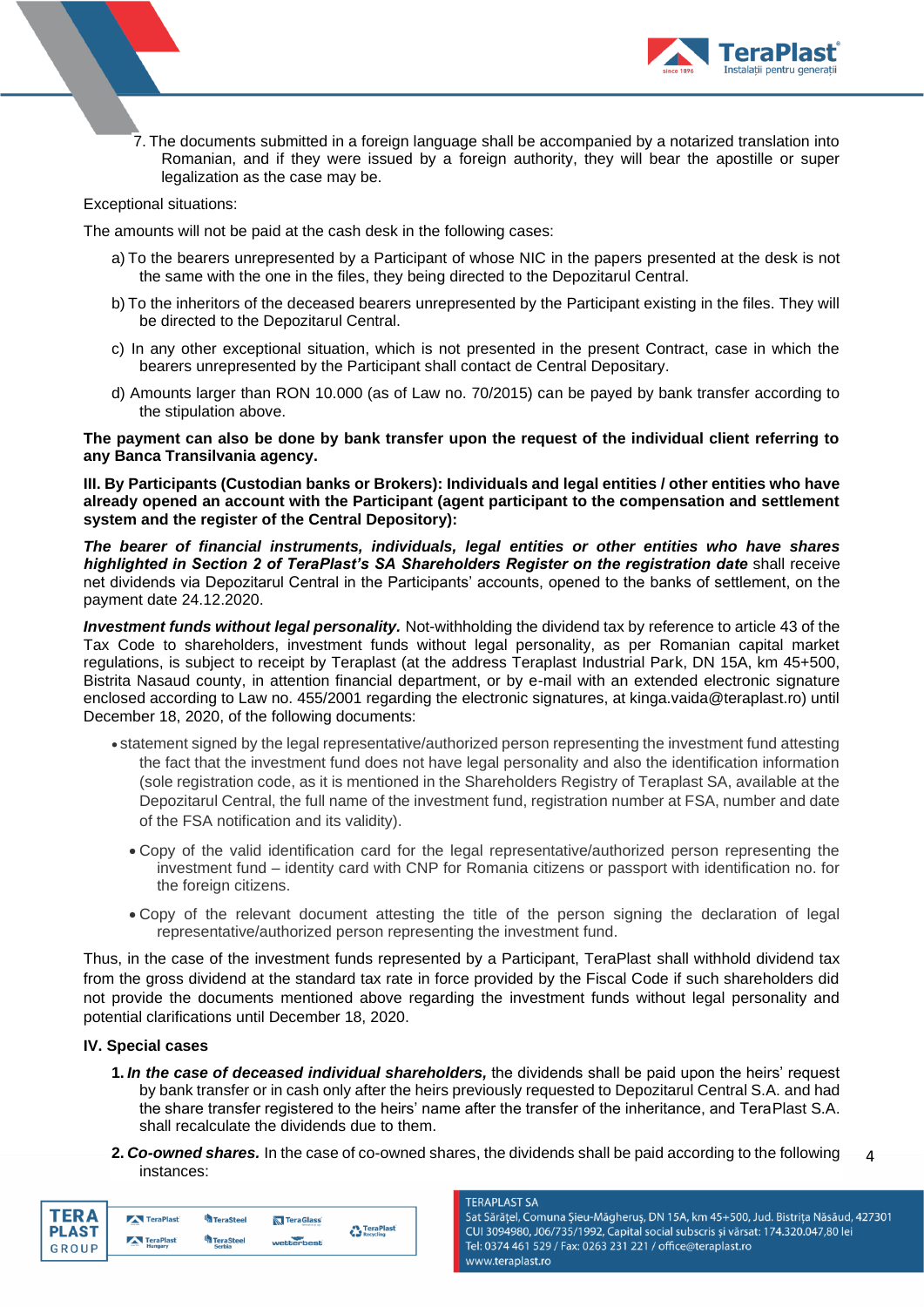

- In the case of payments made by bank transfer, the dividends due to the co-owners shall be transferred into the account indicated by all the co-owners in a joint application submitted to Depozitarul Central S.A.
- In case of payments in cash, the payments shall be made in cash provided all the co-owners go at the Banca Transilvania agency, in person or by a legal and/or official representative, and submit the documents set forth above related to cash payments.
- In the case of payments to individuals who have an account with the Participant the dividends due to the co-owners shall be transferred to the Participant whose clients they are.
- In case the co-owners request both the registration with Depozitarul Central of the direct ownership transfer of the financial instruments pursuant to the joint possession termination in compliance with the applicable legal status and the direct payment to each co-owner according to the number of instruments on which they acquired exclusive ownership, Depozitarul Central shall block the payment of dividends, and the payment shall be made to each former co-owner according to this procedure.

**The non-resident individuals/legal entity shareholders shall submit the documents required for the payment of dividends according to the aspects mentioned above as well as** the certificate of tax residence issued by the competent authority of their country of residence in compliance with Law 571/2003 as updated and the implementing regulations for the enforcement of the a double taxation conventions concerning income and capital tax and the enforcement on the joint fiscal status for the shareholders residing in EU and EFTA member states. If the shareholder does not submit the certificate of tax residence the withheld tax shall be calculated by taxation on the rate applicable to the resident shareholders. The certificate of tax residence for the year in which the payment of dividends is made during the validity thereof, in the original or notarized copy, bearing an apostille / super legalization as the case may be, accompanied by an authorized translation as well as the contact details (e-mail and phone) for any further clarifications on the tax certificates shall be sent to the registered office address of TeraPlast S.A. in TeraPlast Industrial Park, Saratel village, Sieu-Magherus commune, DN 15A, km 45+500, Bistrita-Nasaud County, to the attention of the Financial Department.

For the fiscal registration in Romania, in order to declare the information regarding the retained tax for the nonresident beneficiaries (declaration 207) all the shareholders persons/legal non-resident entities must send the following documents by post office at the company's headquarter located in Saratel village, Sieu-Magherus commune, DN 15A, km 45+500, Bistrita-Nasaud County, to the attention of the Financial Department or scanned at the email address [kinga.vaida@teraplast.ro](mailto:kinga.vaida@teraplast.ro) until 18.12.2020.

- For individuals copy of the identification document.
- For legal entities copy of the registration certificate, signed "according to original".

*The pension funds* shall send the following documents to the registered office of Teraplast S.A., in Teraplast Industrial Park, Saratel village, Sieu-Magherus commune, DN 15A, km 45+500, Bistrita-Nasaud County, to the attention of the Financial Department, or by e-mail with the extended electronic signature enclosed as of Law no. 455/2017 regarding the electronic signature, at e-mail kinga.vaida@teraplast.ro, **until 18.12.2020 at the latest**:

• a copy of the valid ID card of the legal representative of the fund management company

• ID card of the Romanian citizens containing the legible NIC No. or passport with identification number for foreign citizens

• a copy of the certificate of good standing of the company managing the fund / another similar document not older than 3 months, indicating the legal representative of the fund management company

• a copy of the certificate of incorporation / another similar document of the fund management company

• a copy of the decision of the regulatory authority certifying the entitlement of the fund management company and the pension fund. For non-resident pension funds: certificates of tax residence in original or notarized copy, bearing an apostille / super legalization as the case may be, accompanied by an authorized translation into Romanian, an affidavit of the legal representative of the fund management company that would certify that the authorization of the fund management company and the pension fund is valid on the date of payment if they represent **TERAPLAST SA** 

5



| TeraPlast            | TeraSteel           | TeraGlass  |                    |
|----------------------|---------------------|------------|--------------------|
| TeraPlast<br>Hungary | TeraSteel<br>Serbia | wetterbest | <b>C</b> TeraPlast |

Sat Sărățel, Comuna Șieu-Măgheruș, DN 15A, km 45+500, Jud. Bistrița Năsăud, 427301 CUI 3094980, J06/735/1992, Capital social subscris și vărsat: 174.320.047,80 lei Tel: 0374 461 529 / Fax: 0263 231 221 / office@teraplast.ro www.teraplast.ro